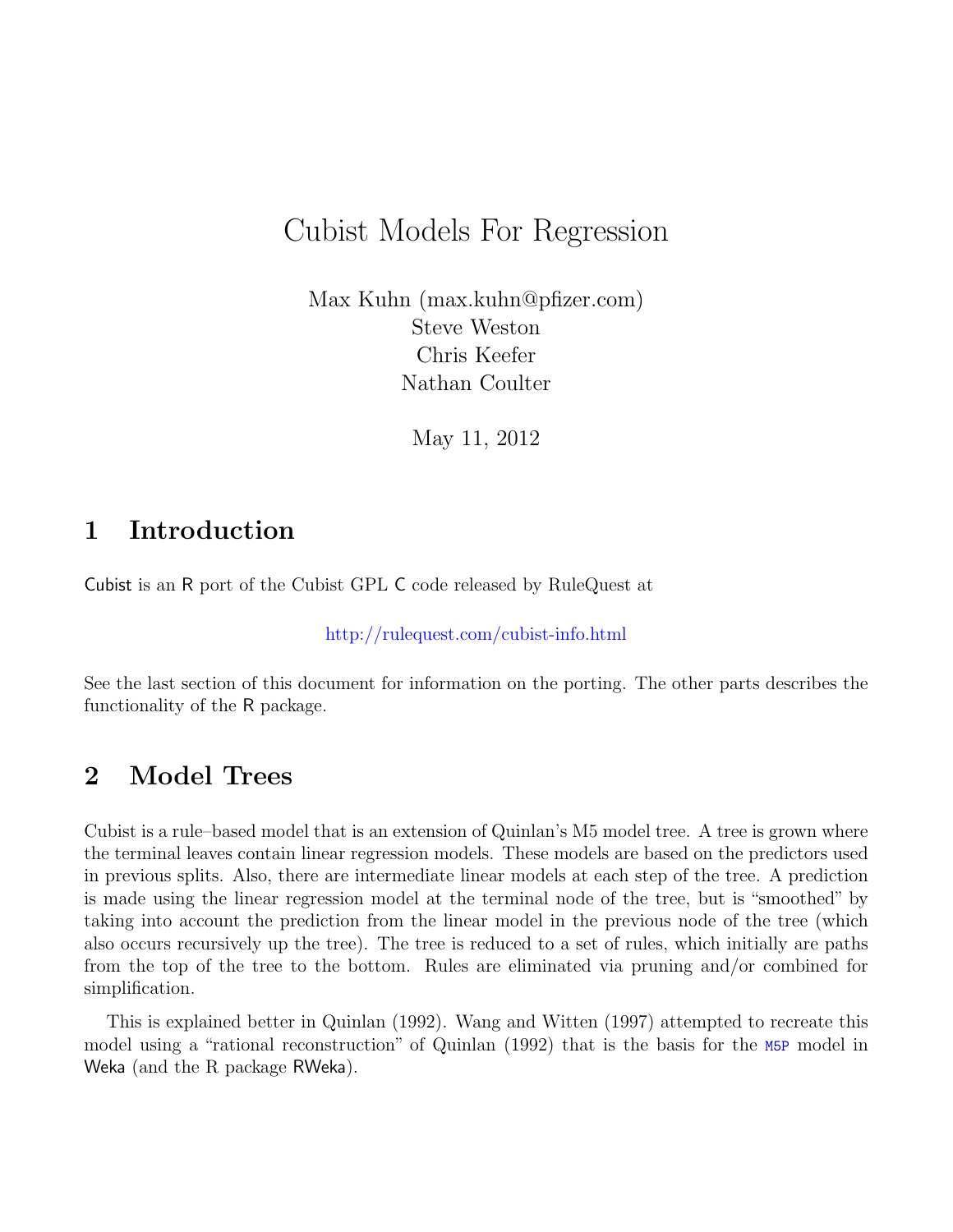An example of a model tree can be illustrated using the Boston Housing data in the mlbench package.

```
> library(Cubist)
> library(mlbench)
> data(BostonHousing)
> BostonHousing$chas <- as.numeric(BostonHousing$chas) - 1
> set.seed(1)
> inTrain <- sample(1:nrow(BostonHousing), floor(.8*nrow(BostonHousing)))
> trainingPredictors <- BostonHousing[ inTrain, -14]
> testPredictors <- BostonHousing[-inTrain, -14]
> trainingOutcome <- BostonHousing$medv[ inTrain]
> testOutcome <- BostonHousing$medv[-inTrain]
> modelTree <- cubist(x = trainingPredictors, y = trainingOutcome)
> modelTree
Call:
cubist.default(x = trainingPredictors, y = trainingDictome))
Number of samples: 404
Number of predictors: 13
Number of committees: 1
Number of rules: 4
> summary(modelTree)
Call:
cubist.default(x = trainingPredictors, y = trainingOutOfBoundsException)Cubist [Release 2.07 GPL Edition] Fri May 11 20:50:06 2012
---------------------------------
   Target attribute `outcome'
Read 404 cases (14 attributes) from undefined.data
Model:
 Rule 1: [88 cases, mean 13.81, range 5 to 27.5, est err 2.10]
   if
        nox > 0.668
   then
        outcome = 2.07 + 3.14 dis - 0.35 lstat + 18.8 nox + 0.007 b
                  - 0.12 ptratio - 0.008 age - 0.02 crim
 Rule 2: [153 cases, mean 19.54, range 8.1 to 31, est err 2.16]
```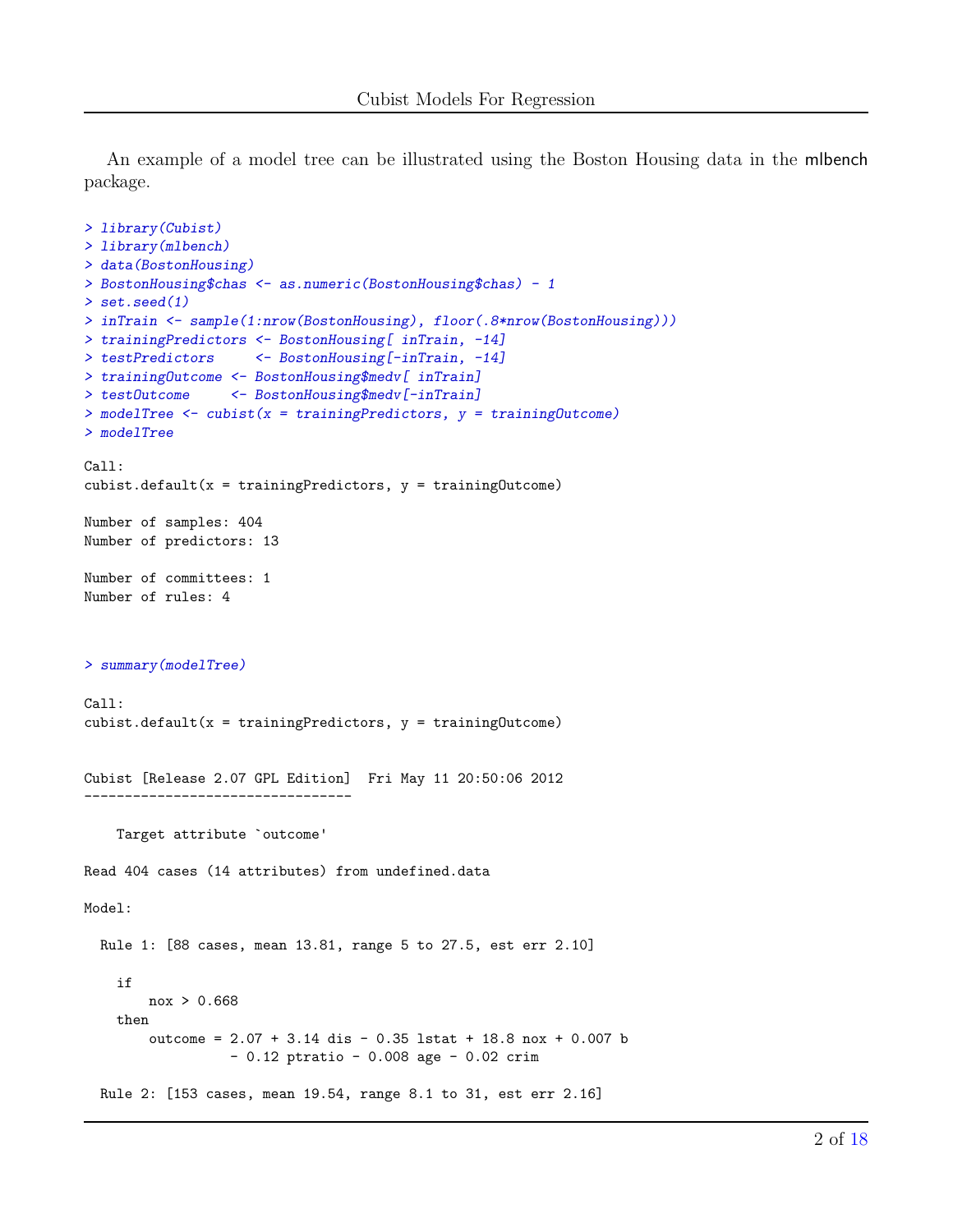```
if
       nov \le 0.668lstat > 9.59
   then
       outcome = 34.81 - 1 dis - 0.72 ptratio - 0.056 age - 0.19 lstat + 1.5 rm
                - 0.11 indus + 0.004 b
 Rule 3: [39 cases, mean 24.10, range 11.9 to 50, est err 2.73]
   if
       rm <= 6.23
       lstat <= 9.59
   then
       outcome = 11.89 + 3.69 crim - 1.25 lstat + 3.9 rm - 0.0045 tax
                - 0.16 ptratio
 Rule 4: [128 cases, mean 31.31, range 16.5 to 50, est err 2.95]
   if
       rm > 6.23
       lstat <= 9.59
   then
       outcome = -1.13 + 1.6 crim - 0.93 lstat + 8.6 rm - 0.0141 tax
                - 0.83 ptratio - 0.47 dis - 0.019 age - 1.1 nox
Evaluation on training data (404 cases):
   Average |error| 2.27
   Relative | error| 0.34
   Correlation coefficient 0.94
       Attribute usage:
         Conds Model
          78% 100% lstat
          59% 53% nox
          41% 78% rm
               100% ptratio
                90% age
                90% dis
                62% crim
                59% b
                41% tax<br>38% indu
                       indus
```
Time: 0.0 secs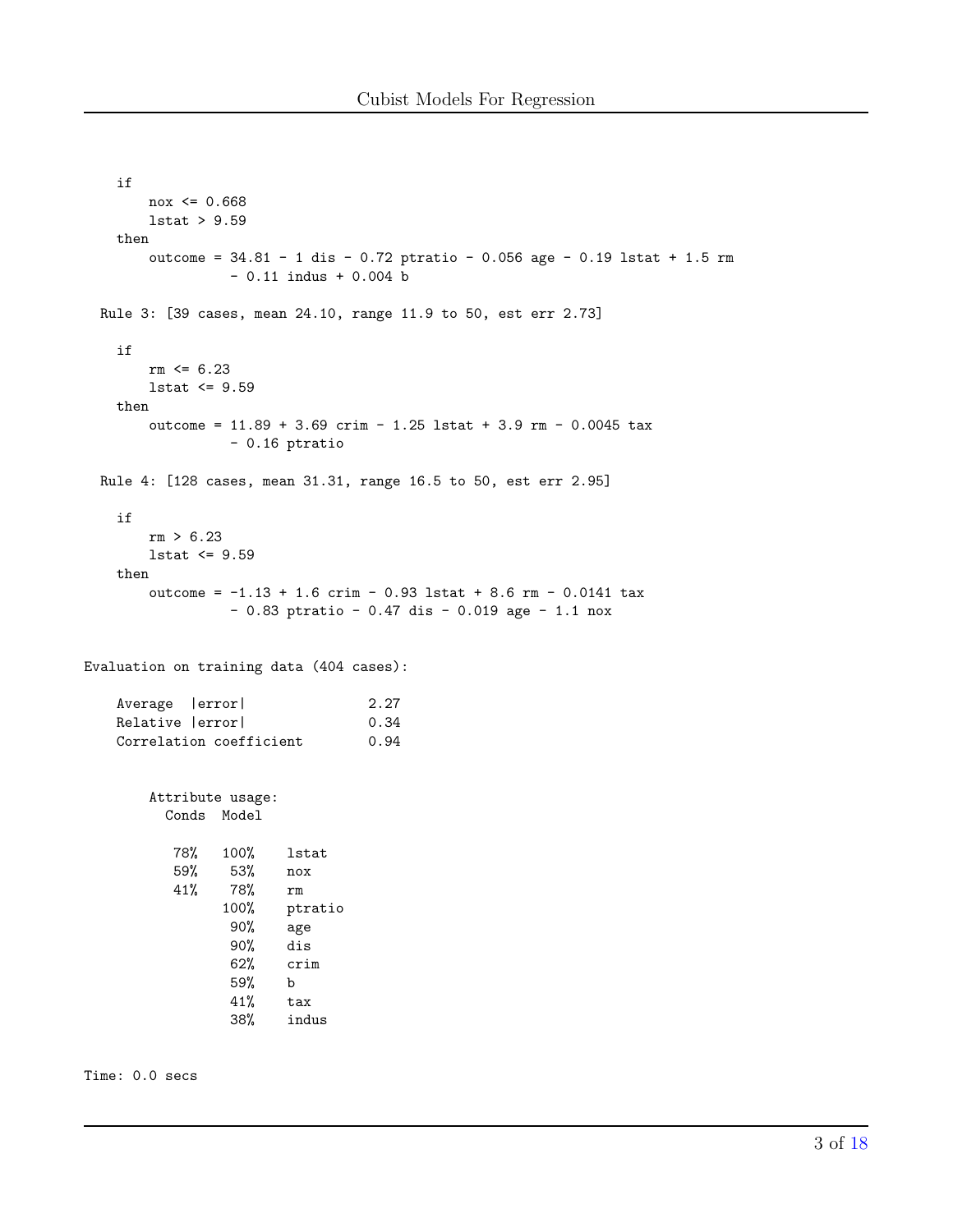There is no formula method for cubist; the predictors are specified as matrix or data frame and the outcome is a numeric vector.

There is a predict method for the model:

```
> mtPred <- predict(modelTree, testPredictors)
> ## Test set RMSE
> sqrt(mean((mtPred - testOutcome)^2))
[1] 3.337924
> ## Test set R^2
> cor(mtPred, testOutcome)^2
[1] 0.8573504
```
### 3 Ensembles By Committees

The Cubist model can also use a boosting–like scheme called *committees* where iterative model trees are created in sequence. The first tree follows the procedure described in the last section. Subsequent trees are created using adjusted versions to the training set outcome: if the model over–predicted a value, the response is adjusted downward for the next model (and so on). Unlike traditional boosting, stage weights for each committee are not used to average the predictions from each model tree; the final prediction is a simple average of the predictions from each model tree.

The committee option can be used to control number of model trees:

```
> set.seed(1)
> committeeModel <- cubist(x = trainingPredictors, y = trainingOutcome,
                            committees = 5)> summary(committeeModel)
Call:
cubist.default(x = trainingPredictors, y = trainingOutcome, committees = 5)Cubist [Release 2.07 GPL Edition] Fri May 11 20:50:06 2012
          ---------------------------------
    Target attribute `outcome'
Read 404 cases (14 attributes) from undefined.data
Model 1:
```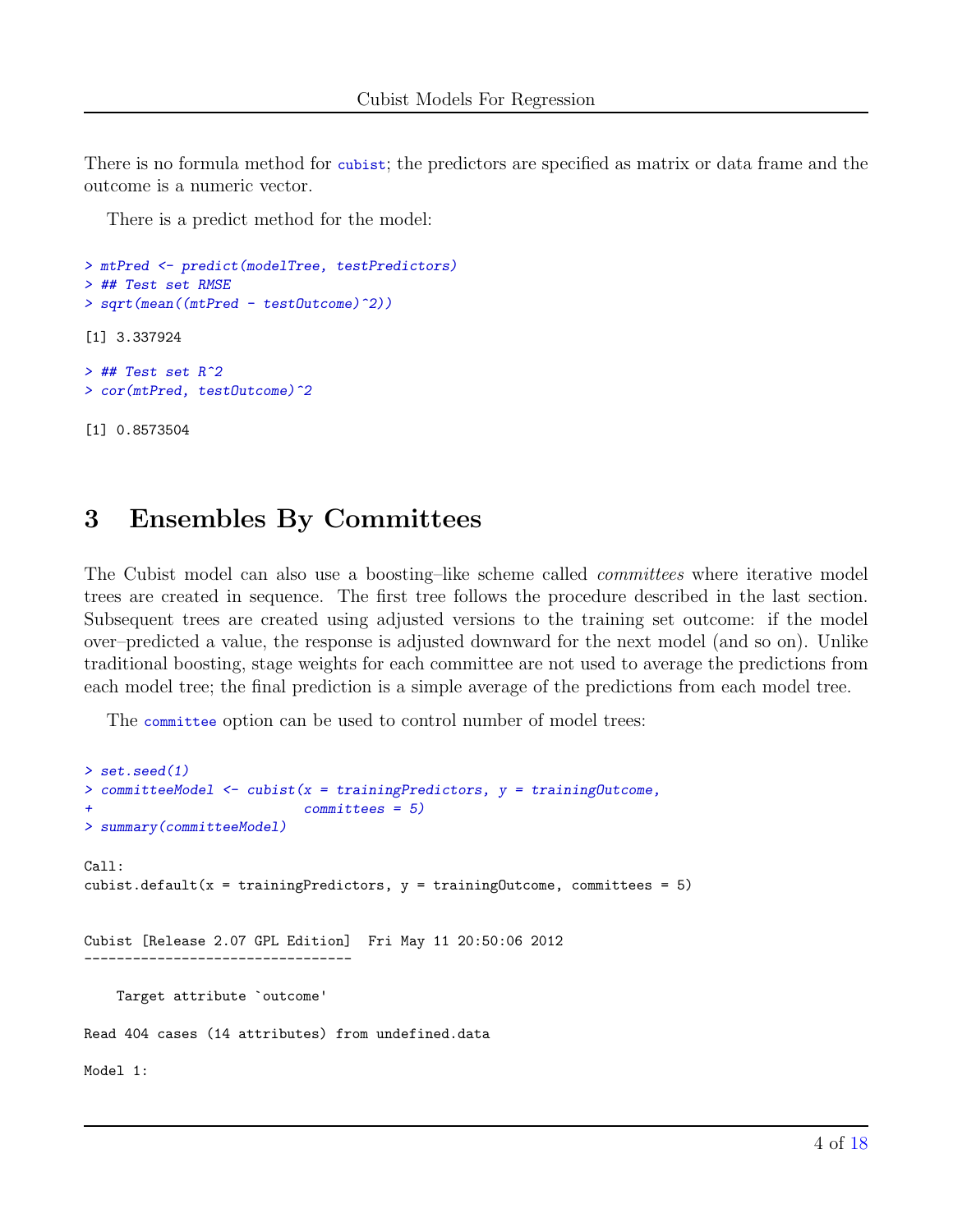```
Rule 1/1: [88 cases, mean 13.81, range 5 to 27.5, est err 2.10]
    if
        nov > 0.668then
        outcome = 2.07 + 3.14 dis - 0.35 lstat + 18.8 nox + 0.007 b
                 -0.12 ptratio -0.008 age -0.02 crim
  Rule 1/2: [153 cases, mean 19.54, range 8.1 to 31, est err 2.16]
    if
        nov \le 0.6681stat > 9.59then
        outcome = 34.81 - 1 dis - 0.72 ptratio - 0.056 age - 0.19 lstat + 1.5 rm
                 -0.11 indus +0.004 b
  Rule 1/3: [39 cases, mean 24.10, range 11.9 to 50, est err 2.73]
    if
        rm = 6.231stat \leq 9.59then
        outcome = 11.89 + 3.69 crim - 1.25 lstat + 3.9 rm - 0.0045 tax
                  -0.16 ptratio
  Rule 1/4: [128 cases, mean 31.31, range 16.5 to 50, est err 2.95]
    if
        rm > 6.231stat \leq 9.59then
        outcome = -1.13 + 1.6 crim - 0.93 lstat + 8.6 rm - 0.0141 tax
                  -0.83 ptratio -0.47 dis -0.019 age -1.1 nox
Model 2:
  Rule 2/1: [71 cases, mean 13.41, range 5 to 27.5, est err 2.66]
    if
        crim > 5.69175dis > 1.4254then
        outcome = 42.13 + 2.45 dis - 0.47 lstat - 0.71 ptratio - 1.8 rm
  Rule 2/2: [84 cases, mean 18.75, range 8.1 to 27.5, est err 2.25]
    if
        crim \leq 5.69175nov > 0.532dis > 1.4254
```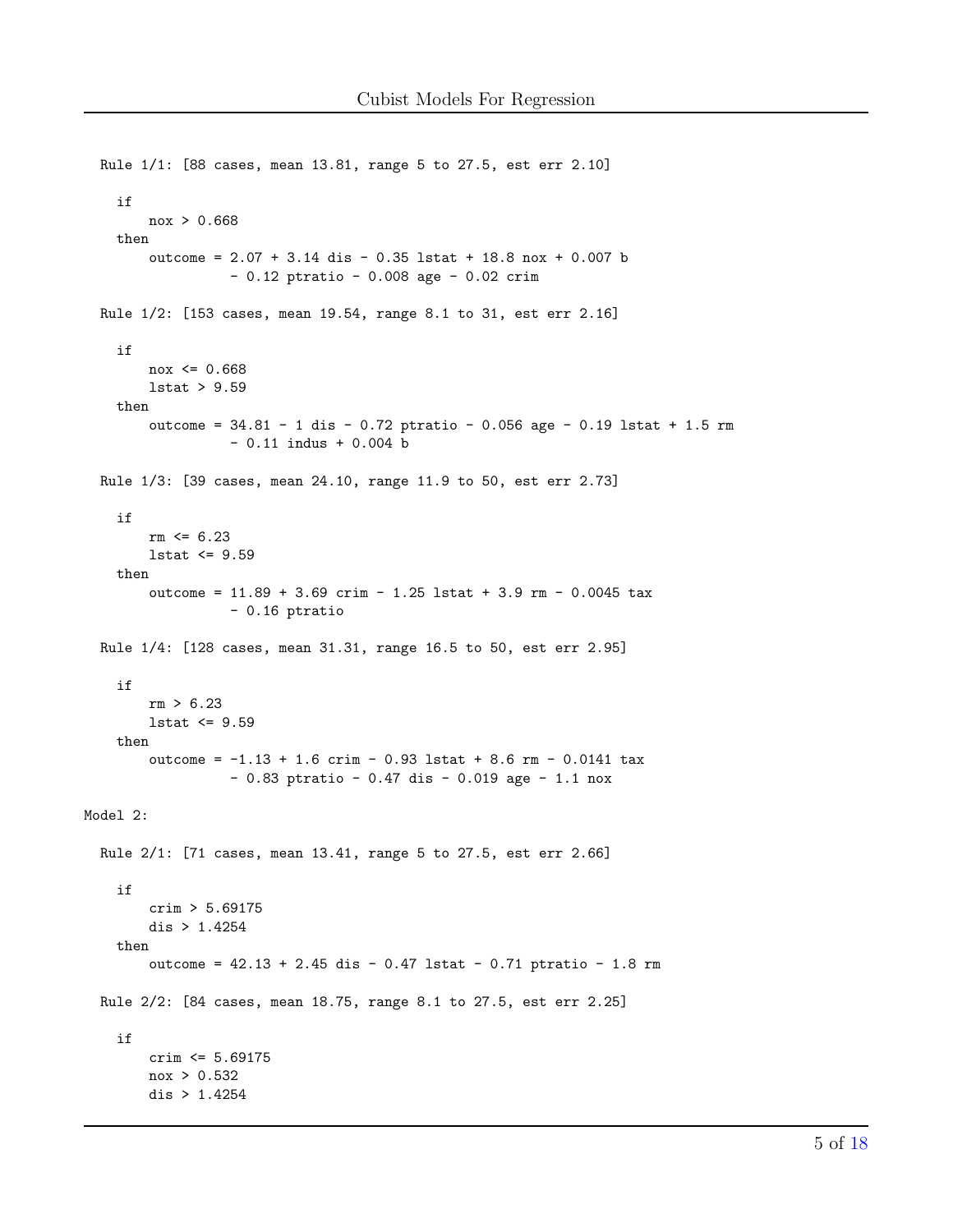```
tax > 222
      ptratio > 17
  then
      outcome = 44.08 + 1.19 crim - 0.43 lstat - 1.05 ptratio - 0.011 age
Rule 2/3: [15 cases, mean 23.43, range 5 to 50, est err 5.62]
  if
      dis <= 1.4254
      ptratio > 17
  then
      outcome = 174.86 - 100.95 dis - 1.07 lstat - 0.09 ptratio
Rule 2/4: [77 cases, mean 23.90, range 11.8 to 50, est err 2.37]
  if
      ptratio <= 17
      lstat > 5.12
  then
      outcome = -3.3 + 8.3 rm - 0.0238 tax - 1.66 dis - 0.063 age - 0.1 lstat
                - 0.21 ptratio - 3.8 nox + 0.007 zn
Rule 2/5: [128 cases, mean 25.56, range 14.4 to 50, est err 3.12]
  if
      crim <= 5.69175
      nox <= 0.532
      ptratio > 17
  then
      outcome = -15.58 + 2.43 crim + 7.1 rm - 0.075 age + 0.24 lstat
                - 0.41 dis - 0.16 ptratio
Rule 2/6: [16 cases, mean 27.91, range 15.7 to 39.8, est err 5.25]
  if
      \text{tax} \leq 2221stat > 5.12then
      outcome = 274.62 - 12.31 ptratio - 0.212 age - 0.03 lstat
Rule 2/7: [18 cases, mean 30.49, range 22.5 to 50, est err 3.69]
  if
      rm <= 6.861
      lstat <= 5.12
  then
      outcome = -58.03 + 10.96 crim + 13.3 rm - 0.03 lstat - 0.08 dis
                - 0.06 ptratio - 1.1 nox
Rule 2/8: [19 cases, mean 41.54, range 31.2 to 50, est err 3.63]
```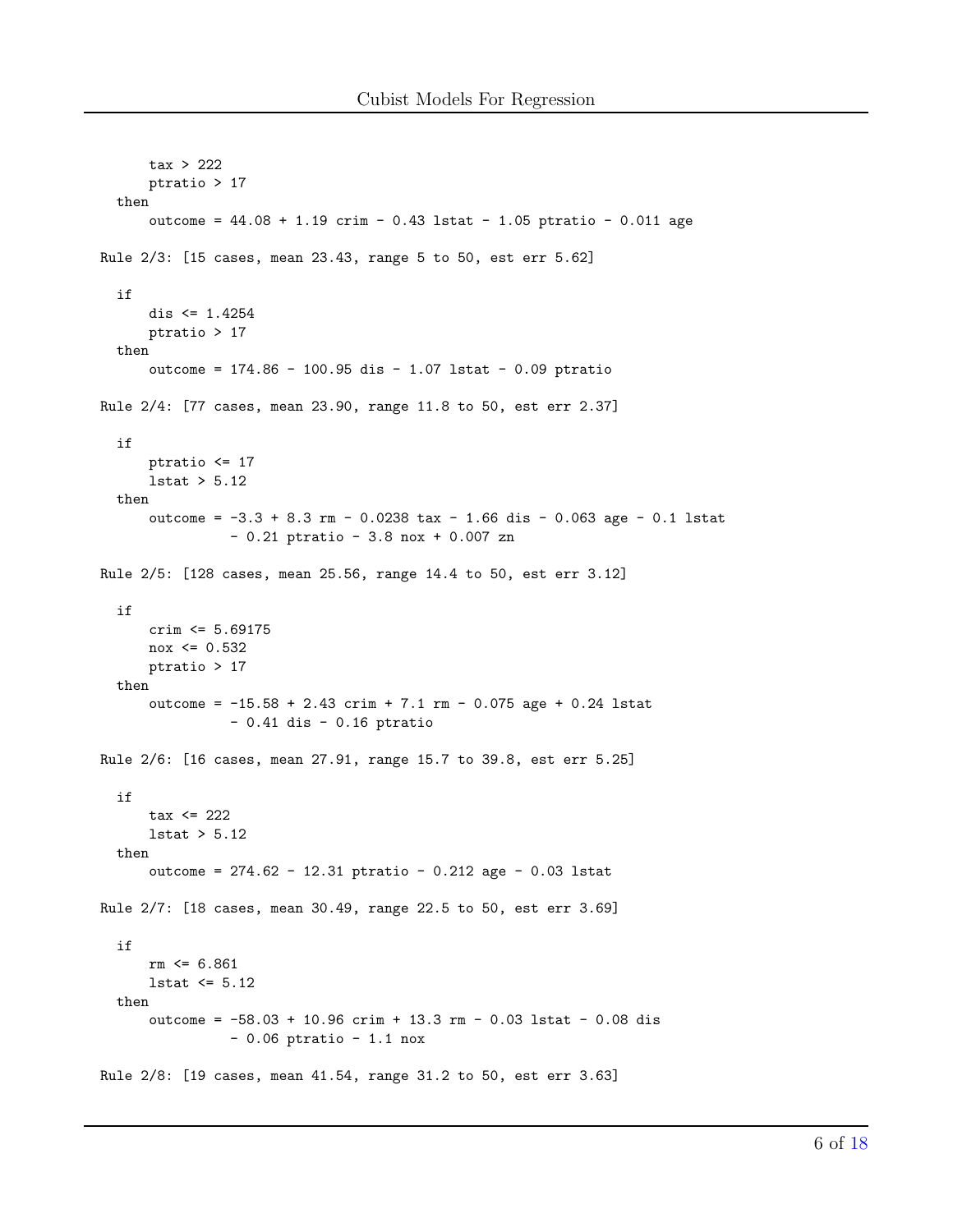```
if
        rm > 6.861
        age \leq 71lstat <= 5.12
   then
        outcome = -56.93 + 14.2 rm - 0.07 lstat - 0.2 dis - 2.6 nox
                  - 0.13 ptratio + 0.006 zn
 Rule 2/9: [14 cases, mean 43.48, range 22.8 to 50, est err 5.55]
   if
        age > 71
        lstat <= 5.12
   then
        outcome = -24.48 + 1.99 crim + 0.467 age + 3.5 rm
Model 3:
 Rule 3/1: [88 cases, mean 13.81, range 5 to 27.5, est err 2.32]
   if
       nox > 0.668
   then
        outcome = -9 + 5.5 dis + 19.4 nox + 0.014 b - 0.12 lstat - 0.16 ptratio
                  - 0.04 crim
 Rule 3/2: [10 cases, mean 17.64, range 11.7 to 27.5, est err 11.68]
   if
       _{\rm nox} <= 0.668
        b \le 179.36then
        outcome = -2.07 + 0.149 b + 0.77 lstat
 Rule 3/3: [156 cases, mean 19.68, range 8.1 to 33.8, est err 2.23]
   if
        nov \le 0.668lstat > 9.53
   then
        outcome = 28.56 - 1.09 dis - 0.27 lstat - 0.068 age + 2.6 rm
                  - 0.6 ptratio
 Rule 3/4: [164 cases, mean 29.68, range 11.9 to 50, est err 3.44]
    if
        lstat <= 9.53
   then
        outcome = 6.57 + 4.08 crim - 0.75 lstat + 7.6 rm - 0.0301 tax
                  - 0.79 ptratio - 0.15 dis - 2.2 nox + 0.001 b
```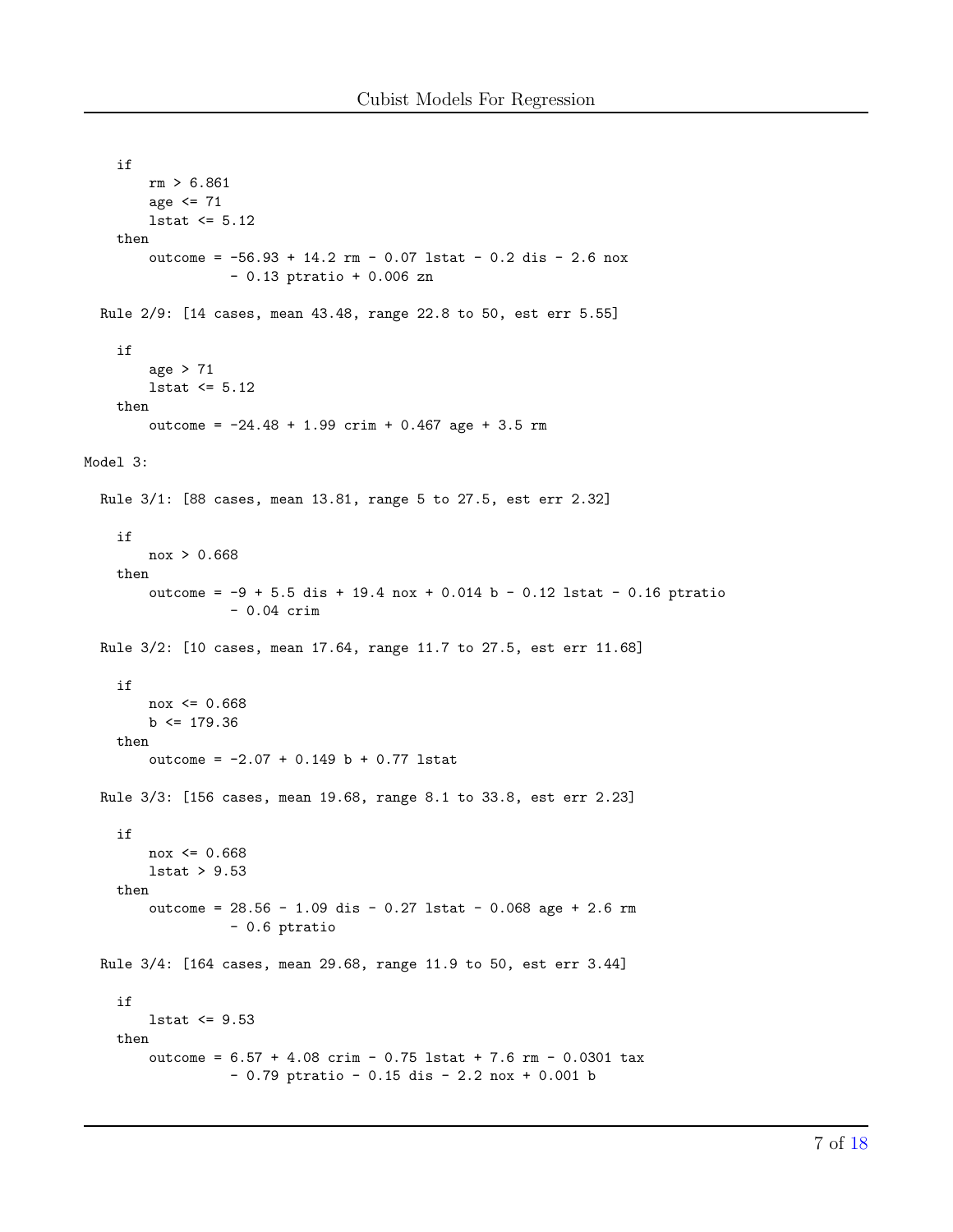Model 4:

```
Rule 4/1: [335 cases, mean 19.44, range 5 to 50, est err 2.69]
  if
      rm \leq 7.0791stat > 5.12then
      outcome = 45.08 - 0.4 lstat + 0.27 rad - 0.0124 tax - 0.2 crim
                -0.6 ptratio -8.5 nox -0.36 dis -0.04 indus
Rule 4/2: [19 cases, mean 20.96, range 5 to 50, est err 6.81]
  if
      rm \leq 7.079dis \leq 1.4261then
      outcome = 163.2 - 85.4 dis - 1.21 lstat - 0.15 crim
Rule 4/3: [111 cases, mean 23.01, range 14.4 to 32, est err 1.92]
  if
      nov \le 0.51rm = 7.079tax > 1931stat > 5.12then
      outcome = 9.18 + 12.12 crim + 2.8 rm - 0.031 age - 0.05 lstat + 0.04 rad
                -0.002 tax - 0.1 ptratio - 0.1 dis - 1.6 nox
Rule 4/4: [9 cases, mean 24.33, range 15.7 to 36.2, est err 7.38]
  if
      rm = 7.079tax \leq 1931stat > 5.12then
      outcome = 22.72Rule 4/5: [18 cases, mean 30.49, range 22.5 to 50, est err 4.91]
  if
      rm = 6.8611stat \leq 5.12then
      outcome = 20.95 + 8.16 crim - 0.54 lstat + 0.23 rad + 1.3 rm
Rule 4/6: [35 cases, mean 36.15, range 22.5 to 50, est err 3.61]
  if
      age \leq 71
```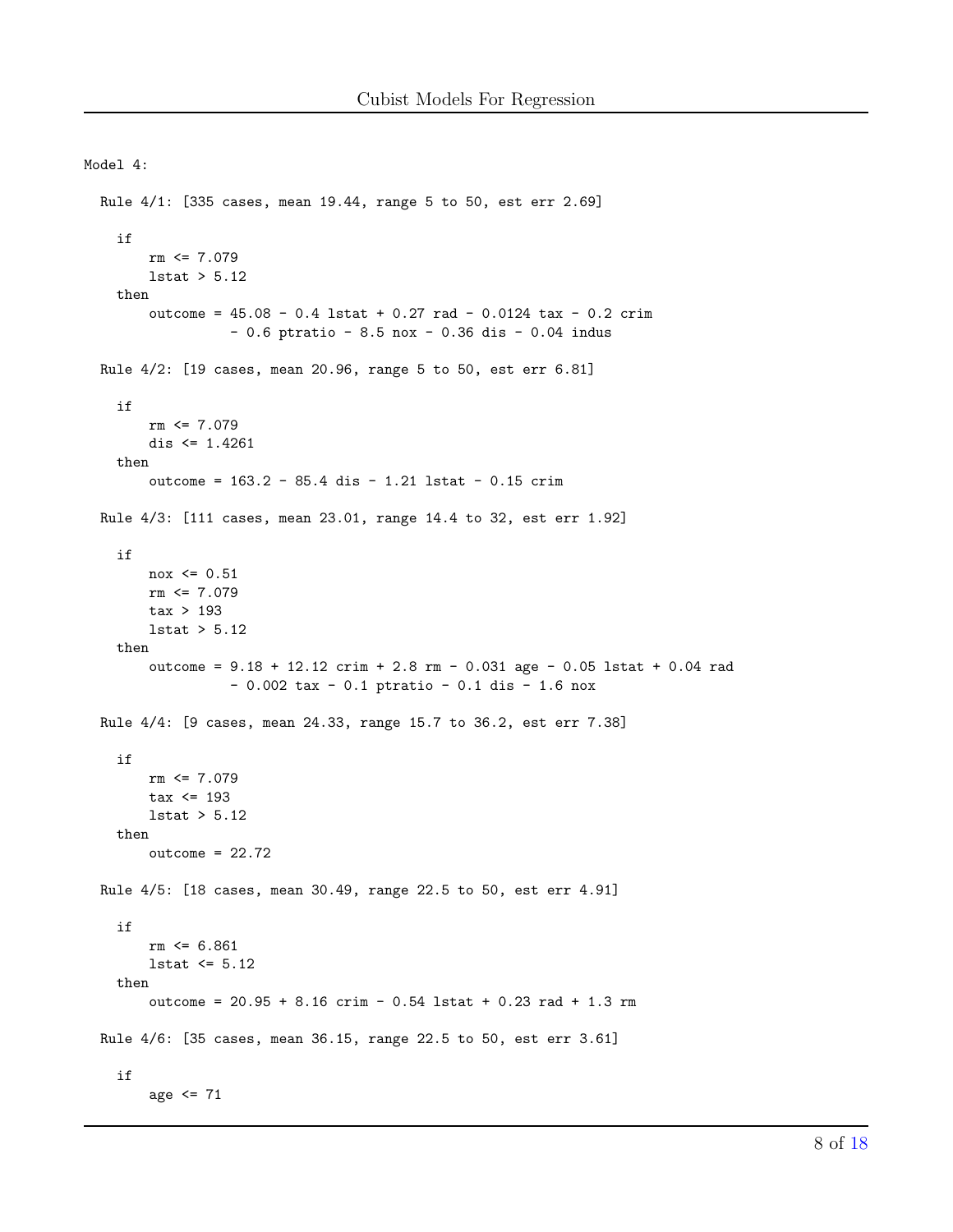```
1stat \leq 5.12then
        outcome = -67.4 + 15.9 rm - 1.05 rad - 0.005 b - 0.05 lstat
 Rule 4/7: [43 cases, mean 39.37, range 15 to 50, est err 6.37]
   if
        rm > 7.079then
        outcome = -123.73 + 0.308 b + 8.8 rm - 0.45 rad - 1.38 ptratio
                  -0.04 lstat -0.0016 tax -0.1 dis -1.2 nox -0.02 indus
                  -0.01 crim
 Rule 4/8: [14 cases, mean 43.48, range 22.8 to 50, est err 5.14]
   if
        age > 711stat \leq 5.12then
        outcome = -34.28 + 0.598 age - 0.75 lstat + 6.1 rm - 0.047 b + 0.16 rad
Model 5:
 Rule 5/1: [88 cases, mean 13.81, range 5 to 27.5, est err 2.73]
   if
        nox > 0.668
   then
        outcome = -35.12 + 8.59 dis + 38.7 nox + 0.017 b - 0.04 lstat
                  -0.07 ptratio + 0.01 rad + 0.1 rm
 Rule 5/2: [156 cases, mean 19.68, range 8.1 to 33.8, est err 2.53]
   if
        nov \le 0.6681stat > 9.53then
        outcome = 44.88 - 1.48 dis - 0.076 age - 0.28 lstat - 0.8 ptratio
                  + 0.012 b + 0.1 rad + 0.3 rm - 1.6 nox - 0.0007 tax
 Rule 5/3: [189 cases, mean 24.76, range 12.7 to 50, est err 2.41]
   if
        dis > 3.3175then
        outcome = -24.62 + 1.13 crim + 10.4 rm - 0.0183 tax - 0.69 dis
                  -0.19 lstat - 0.043 age - 0.26 ptratio + 0.022 zn
 Rule 5/4: [44 cases, mean 35.04, range 11.9 to 50, est err 6.37]
    \mathtt{if}
```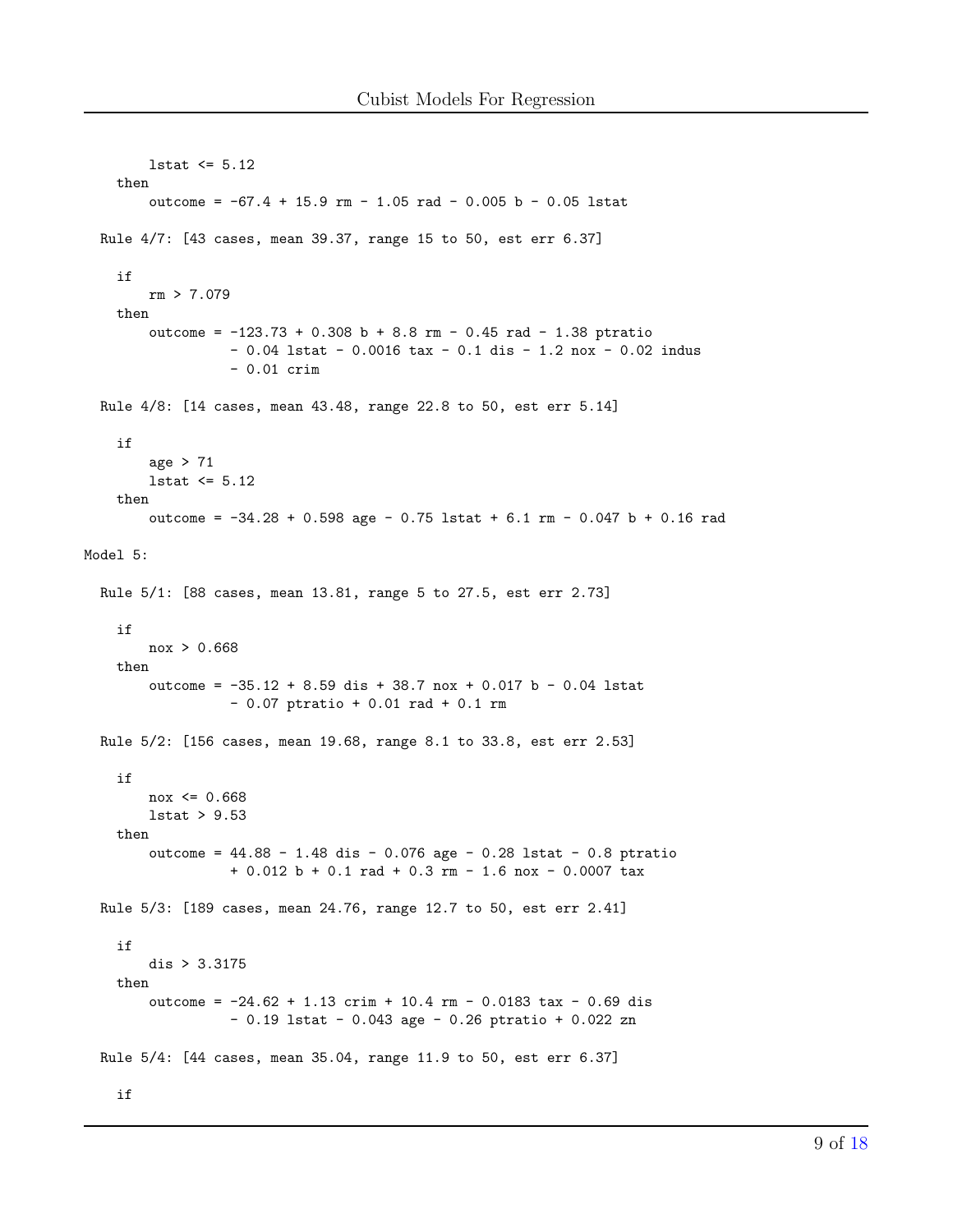| dis $\leq 3.3175$                                                  |                     |                 |      |  |                                                                  |  |
|--------------------------------------------------------------------|---------------------|-----------------|------|--|------------------------------------------------------------------|--|
| 1stat $\leq$ 9.53                                                  |                     |                 |      |  |                                                                  |  |
| then                                                               |                     |                 |      |  |                                                                  |  |
|                                                                    |                     |                 |      |  | outcome = $32.74 + 6.34$ crim - 0.0468 tax - 0.87 lstat + 5.5 rm |  |
|                                                                    |                     | - 1.16 ptratio  |      |  |                                                                  |  |
|                                                                    |                     |                 |      |  |                                                                  |  |
| Evaluation on training data (404 cases):                           |                     |                 |      |  |                                                                  |  |
| Average   error                                                    |                     |                 | 1.91 |  |                                                                  |  |
| Relative   error                                                   |                     |                 | 0.29 |  |                                                                  |  |
| Correlation coefficient                                            |                     |                 | 0.96 |  |                                                                  |  |
|                                                                    |                     |                 |      |  |                                                                  |  |
|                                                                    |                     |                 |      |  |                                                                  |  |
|                                                                    | Attribute usage:    |                 |      |  |                                                                  |  |
|                                                                    | Conds Model         |                 |      |  |                                                                  |  |
|                                                                    |                     | <b>lstat</b>    |      |  |                                                                  |  |
|                                                                    | 65% 99%             | nox             |      |  |                                                                  |  |
|                                                                    | 46% 56%<br>32% 71%  | rm              |      |  |                                                                  |  |
|                                                                    | $18% \t 88% \t dis$ |                 |      |  |                                                                  |  |
|                                                                    |                     | 13% 95% ptratio |      |  |                                                                  |  |
|                                                                    | 12% 65% crim        |                 |      |  |                                                                  |  |
|                                                                    | 9% 55% tax          |                 |      |  |                                                                  |  |
| 4%                                                                 | 56%                 | age             |      |  |                                                                  |  |
|                                                                    | $36\%$              | $\mathbf{b}$    |      |  |                                                                  |  |
|                                                                    | 34%                 | rad             |      |  |                                                                  |  |
|                                                                    | 23%                 | indus           |      |  |                                                                  |  |
|                                                                    | 12%                 | zn              |      |  |                                                                  |  |
|                                                                    |                     |                 |      |  |                                                                  |  |
|                                                                    |                     |                 |      |  |                                                                  |  |
| Time: 0.1 secs                                                     |                     |                 |      |  |                                                                  |  |
|                                                                    |                     |                 |      |  |                                                                  |  |
| For this model:                                                    |                     |                 |      |  |                                                                  |  |
|                                                                    |                     |                 |      |  |                                                                  |  |
|                                                                    |                     |                 |      |  |                                                                  |  |
| > cmPred <- predict(committeeModel, testPredictors)<br>$>$ ## RMSE |                     |                 |      |  |                                                                  |  |
| > sqrt(mean((cmPred - testOutcome)^2))                             |                     |                 |      |  |                                                                  |  |
|                                                                    |                     |                 |      |  |                                                                  |  |

[1] 2.870122

```
> ## R^2
> cor(cmPred, testOutcome)^2
```
[1] 0.8955536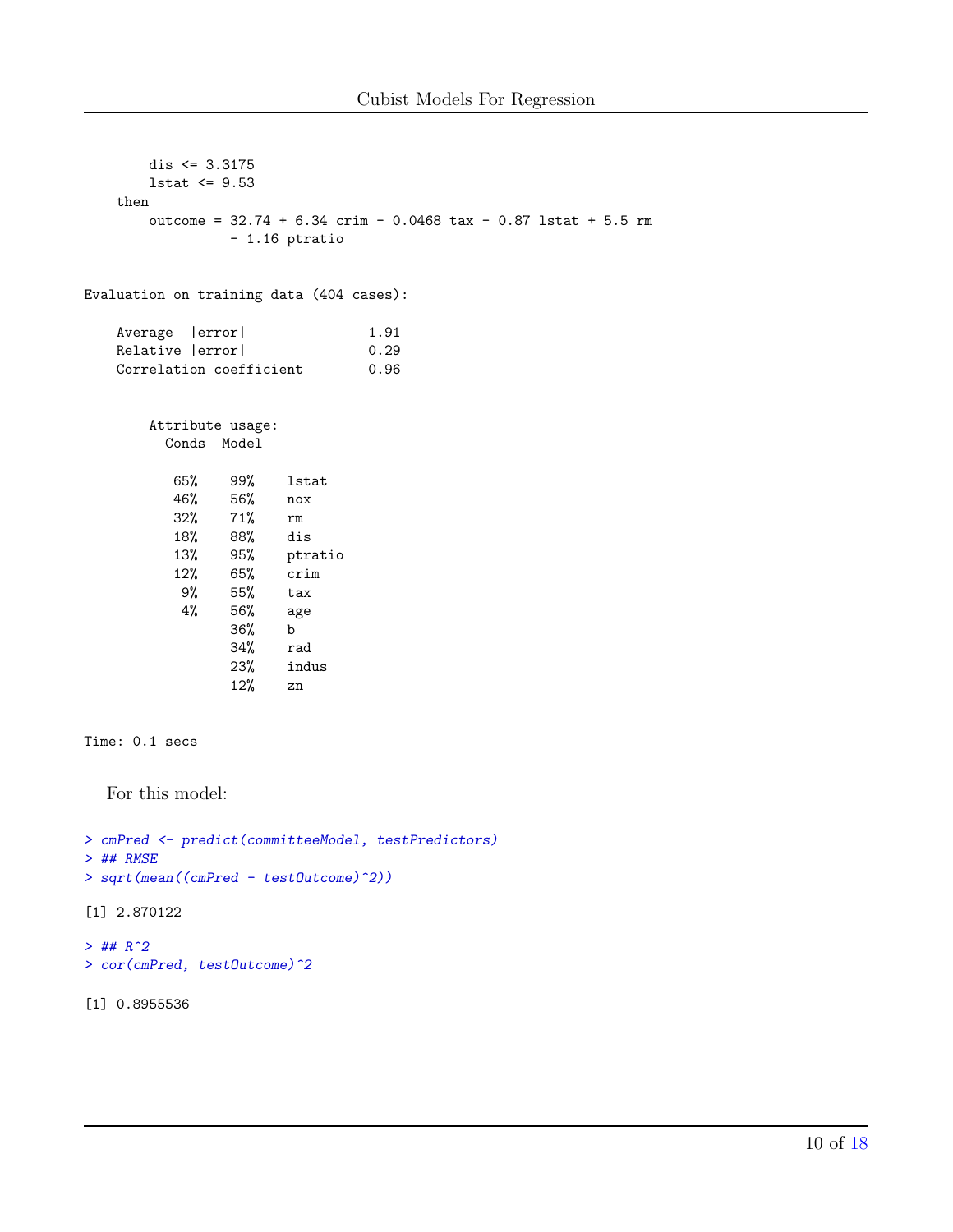### 4 Instance–Based Corrections

Another innovation in Cubist using nearest–neighbors to adjust the predictions from the rule–based model. First, a model tree (with or without committees) is created. Once a sample is predicted by this model, Cubist can find it's nearest neighbors and determine the average of these training set points. See Quinlan (1993a) for the details of the adjustment.

The development of rules and committees is independent of the choice of using instances. The original C code allowed the program to choose whether to use instances, not use them or let the program decide. Our approach is to build a model with the cubist function that is ignorant to the decision about instances. When samples are predicted, the argument neighbors can be used to adjust the rule–based model predictions (or not).

We can add instances to the previously fit committee model:

```
> instancePred <- predict(committeeModel, testPredictors, neighbors = 5)
> ## RMSE
> sqrt(mean((instancePred - testOutcome)^2))
[1] 2.693565
> ## R^2> cor(instancePred, testOutcome)^2
[1] 0.9111374
```
Note that the previous models used the implicit default of neighbors = 0 for their predictions.

To tune the model over different values of neighbors and committees, the train function in the [caret](http://cran.r-project.org/web/packages/caret/index.html) package can be used to optimize these parameters. For example:

```
> library(caret)
> set.seed(1)
> cTune <- train(x = trainingPredictors, y = trainingOutcome,
               " cubist",
+ tuneGrid = expand.grid(.committees = c(1, 10, 50, 100),
+ .neighbors = c(0, 1, 5, 9)),
+ trControl = trainControl(method = "cv"))
> cTune
404 samples
13 predictors
No pre-processing
Resampling: Cross-Validation (10 fold)
Summary of sample sizes: 363, 363, 363, 363, 362, 365, ...
```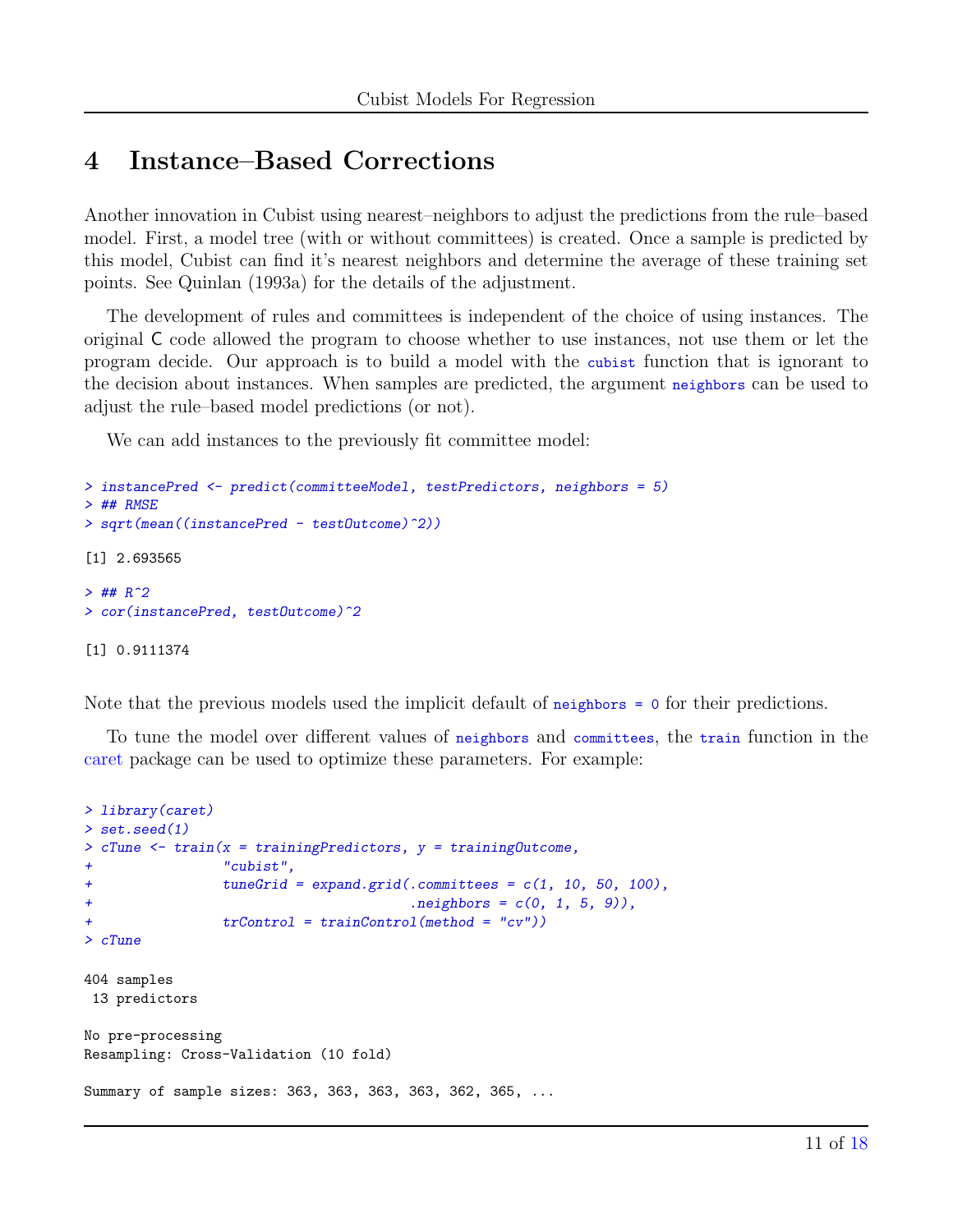

<span id="page-11-0"></span>Figure 1: The relationship between performance and the two tuning parameters, as estimated using cross–validation.

| committees   | neighbors | RMSE | Rsquared | RMSE SD | Rsquared SD |
|--------------|-----------|------|----------|---------|-------------|
| 1            | 0         | 4.08 | 0.792    | 1.3     | 0.15        |
| $\mathbf{1}$ | 1         | 4.11 | 0.795    | 1.25    | 0.14        |
| 1            | 5         | 3.94 | 0.805    | 1.27    | 0.141       |
| $\mathbf{1}$ | 9         | 3.96 | 0.802    | 1.33    | 0.149       |
| 10           | 0         | 3.37 | 0.86     | 0.935   | 0.0811      |
| 10           | 1         | 3.37 | 0.868    | 0.846   | 0.0725      |
| 10           | 5         | 3.17 | 0.877    | 0.941   | 0.0778      |
| 10           | 9         | 3.21 | 0.873    | 0.95    | 0.0798      |
| 50           | 0         | 3.24 | 0.87     | 0.982   | 0.0837      |
| 50           | 1         | 3.26 | 0.874    | 0.928   | 0.0801      |
| 50           | 5         | 3.04 | 0.885    | 1.02    | 0.0828      |
| 50           | 9         | 3.07 | 0.881    | 1.02    | 0.0844      |
| 100          | 0         | 3.21 | 0.871    | 1.02    | 0.085       |
| 100          | 1         | 3.25 | 0.874    | 0.985   | 0.0846      |
| 100          | 5         | 3.01 | 0.886    | 1.05    | 0.0853      |
| 100          | 9         | 3.04 | 0.882    | 1.06    | 0.0867      |

Resampling results across tuning parameters:

RMSE was used to select the optimal model using the smallest value. The final values used for the model were committees = 100 and neighbors =  $5$ .

Figure [1](#page-11-0) shows the profiles of the tuning parameters produced using  $plot(cTune)$ .

It may also be useful to see how different models fit a single predictor: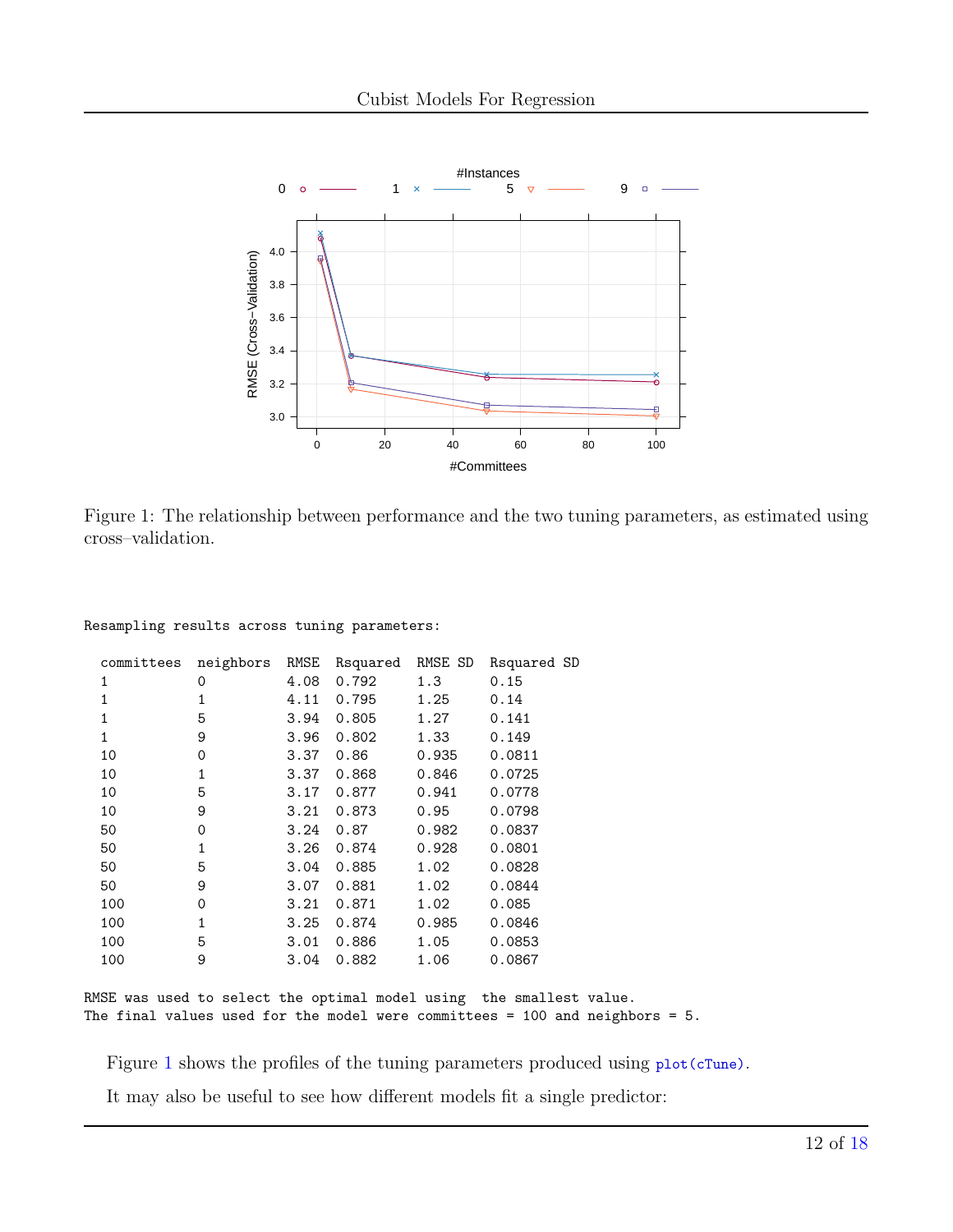

<span id="page-12-0"></span>Figure 2: Different Cubist models for a single predictor.

```
> lstat <- trainingPredictors[, "lstat", drop = FALSE]
> justRules <- cubist(lstat, trainingOutcome)
> andCommittees <- cubist(lstat, trainingOutcome, committees = 100)
```
Figure [2](#page-12-0) shows the model fits for the test data. For these data, there doesn't appear to be much of a improvement when committees or instances are added to the based rules.

### 5 Variable Importance

The modelTree method for Cubist shows the usage of each variable in either the rule conditions or the (terminal) linear model. In actuality, many more linear models are used in prediction that are shown in the output. Because of this, the variable usage statistics shown at the end of the output of the summary function will probably be inconsistent with the rules also shown in the output. At each split of the tree, Cubist saves a linear model (after feature selection) that is allowed to have terms for each variable used in the current split or any split above it. Quinlan (1992) discusses a smoothing algorithm where each model prediction is a linear combination of the parent and child model along the tree. As such, the final prediction is a function of all the linear models from the initial node to the terminal node. The percentages shown in the Cubist output reflects all the models involved in prediction (as opposed to the terminal models shown in the output).

The raw usage statistics are contained in a data frame called usage in the cubist object.

The caret package has a general variable importance method varImp. When using this function on a cubist argument, the variable importance is a linear combination of the usage in the rule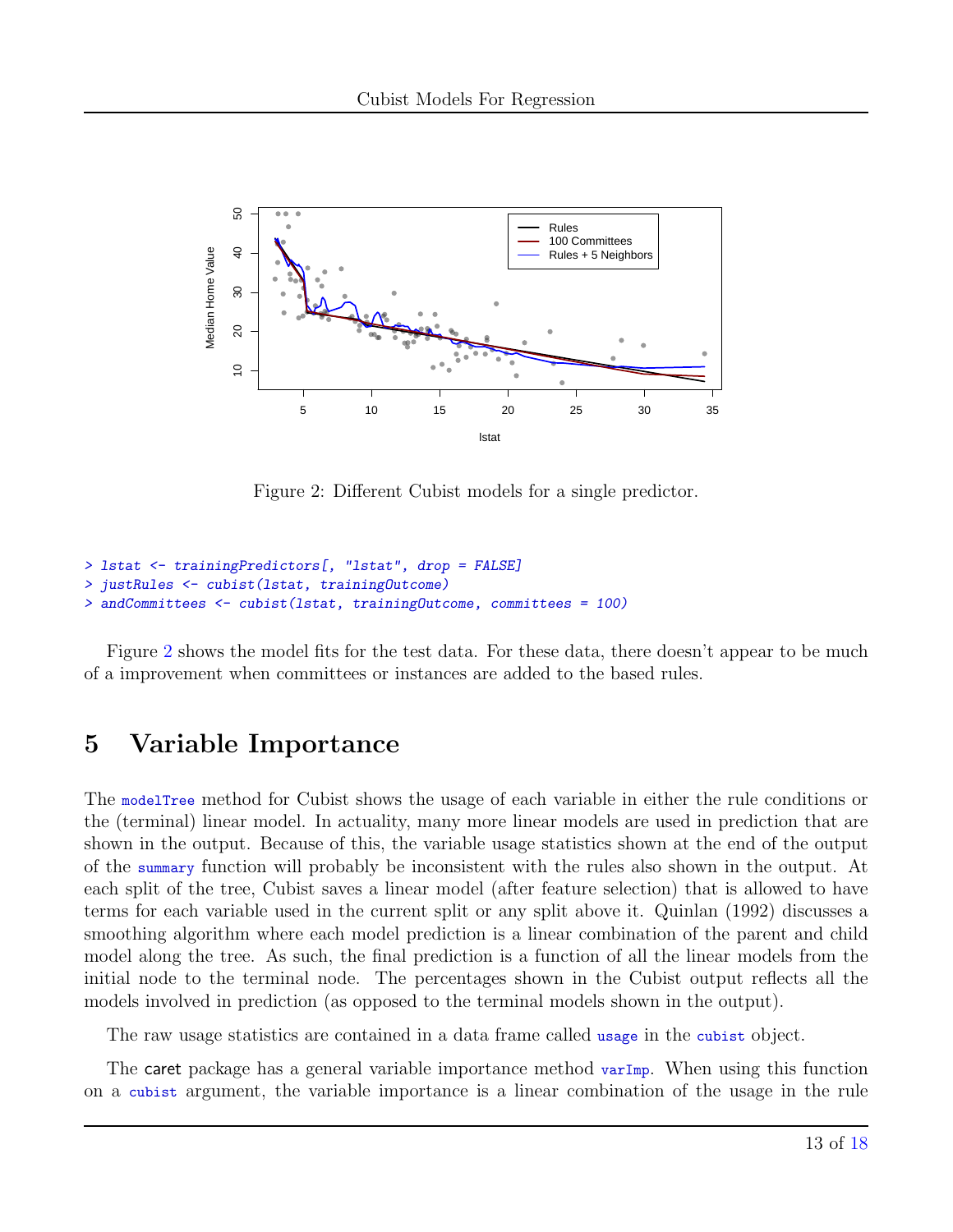conditions and the model.

For example:

```
> summary(modelTree)
```

```
Call:
cubist.default(x = trainingPredictors, y = trainingOuter)Cubist [Release 2.07 GPL Edition] Fri May 11 20:50:06 2012
---------------------------------
   Target attribute `outcome'
Read 404 cases (14 attributes) from undefined.data
Model:
 Rule 1: [88 cases, mean 13.81, range 5 to 27.5, est err 2.10]
   if
        nox > 0.668
   then
        outcome = 2.07 + 3.14 dis - 0.35 lstat + 18.8 nox + 0.007 b
                  - 0.12 ptratio - 0.008 age - 0.02 crim
 Rule 2: [153 cases, mean 19.54, range 8.1 to 31, est err 2.16]
   if
       nov \le 0.668lstat > 9.59
   then
        outcome = 34.81 - 1 dis - 0.72 ptratio - 0.056 age - 0.19 lstat + 1.5 rm
                  - 0.11 indus + 0.004 b
 Rule 3: [39 cases, mean 24.10, range 11.9 to 50, est err 2.73]
   if
        rm \leq 6.23lstat \leq 9.59then
        outcome = 11.89 + 3.69 crim - 1.25 lstat + 3.9 rm - 0.0045 tax
                 - 0.16 ptratio
 Rule 4: [128 cases, mean 31.31, range 16.5 to 50, est err 2.95]
   if
        rm > 6.23
        lstat <= 9.59
   then
```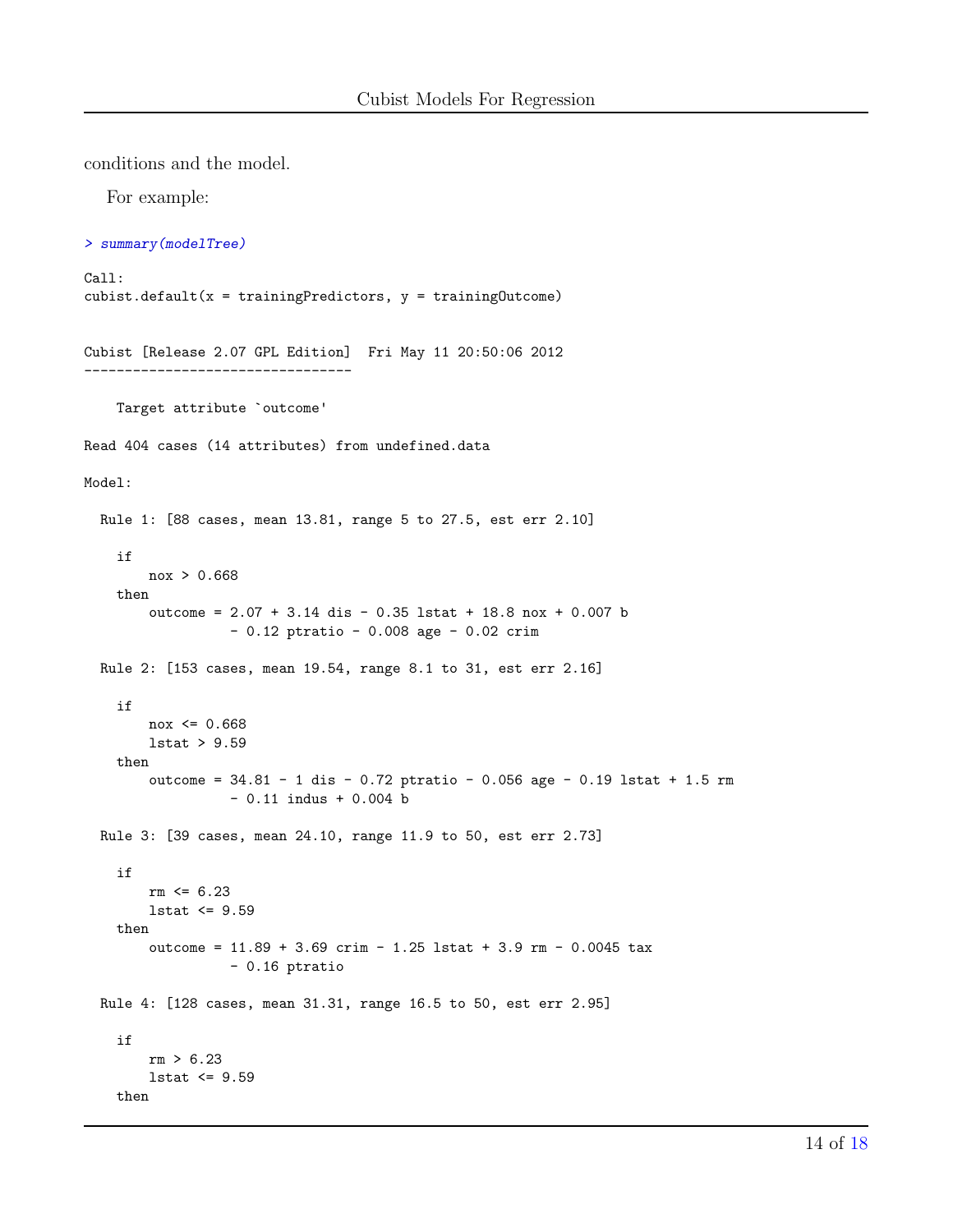```
outcome = -1.13 + 1.6 crim - 0.93 lstat + 8.6 rm - 0.0141 tax
               - 0.83 ptratio - 0.47 dis - 0.019 age - 1.1 nox
Evaluation on training data (404 cases):
   Average | error| 2.27
   Relative | error| 0.34
   Correlation coefficient 0.94
      Attribute usage:
        Conds Model
         78% 100% lstat
         59% 53% nox
               41% 78% rm
              100% ptratio
               90% age
               90% dis
               62% crim
               59% b
               41% tax
               38% indus
```
Time: 0.0 secs

#### > modelTree\$usage

|                | Conditions Model Variable |     |         |
|----------------|---------------------------|-----|---------|
| 1              | 78                        | 100 | lstat   |
| $\overline{2}$ | 59                        | 53  | nox     |
| 3              | 41                        | 78  | rm      |
| 4              | 0                         | 100 | ptratio |
| 5              | 0                         | 90  | age     |
| 6              | 0                         | 90  | dis     |
| 7              | 0                         | 62  | crim    |
| 8              | 0                         | 59  | b       |
| 9              | 0                         | 41  | tax     |
| 10             | 0                         | 38  | indus   |
| 11             | 0                         | 0   | zn      |
| 12             | 0                         | 0   | chas    |
| 13             | ი                         | ი   | rad     |

#### > library(caret)

```
> varImp(modelTree)
```

|       | Overall |
|-------|---------|
| lstat | 89.0    |
| nox   | 56.0    |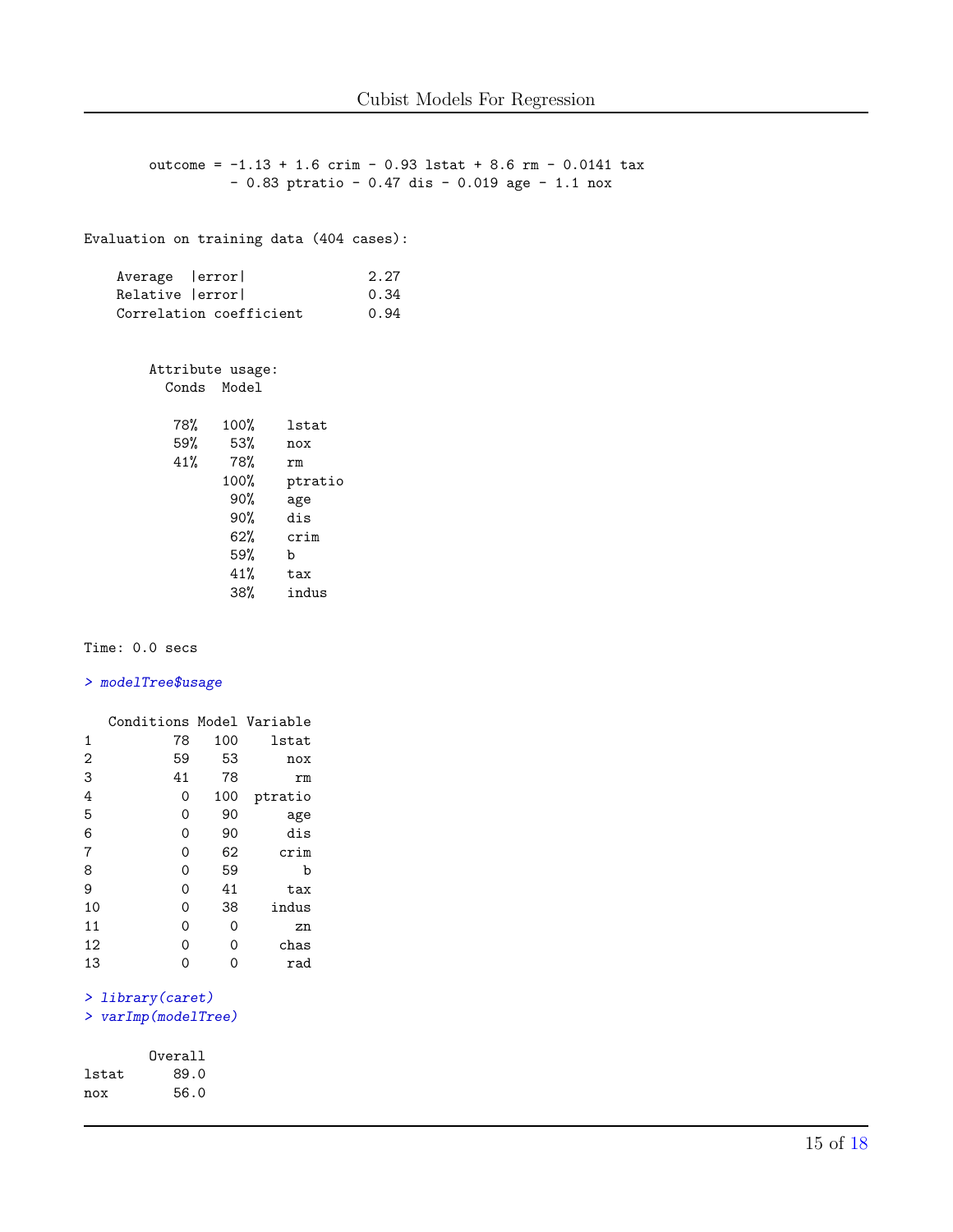| rm      | 59.5  |
|---------|-------|
| ptratio | 50.0  |
| age     | 45.0  |
| dis     | 45.0  |
| crim    | 31.0  |
| b       | 29.5  |
| tax     | 20.5  |
| indus   | 19.0  |
| zn      | ი. ი  |
| chas    | ი. ი  |
| rad     | ი . ი |

It should be noted that this variable importance measure does not capture the influence of the predictors when using the instance–based correction.

## 6 Exporting the Model

As previously mentioned, this code is a port of the command–line C code. To run the C code, the training set data must be converted to a specific file format as detailed on the RuleQuest website. Two files are created. The file.data file is a header–less, comma delimited version of the data (the file part is a name given by the user). The file.names file provides information about the columns (eg. levels for categorical data and so on). After running the C program, another text file called file.models, which contains the information needed for prediction.

Once a model has been built with the R cubist package, the exportCubistFiles can be used to create the .data, .names and .model files so that the same model can be run at the command–line.

# 7 Current Limitations

There are a few features in the C code that are not yet operational in the R package:

- only continuous and categorical predictors can be used (the original source code allows for other data types)
- there is an option to let the C code decide on using instances or not. The choice is more explicit in this package
- non–standard predictor names are not currently checked/fixed
- the C code supports binning of predictors

Many of these features will be implemented in the future.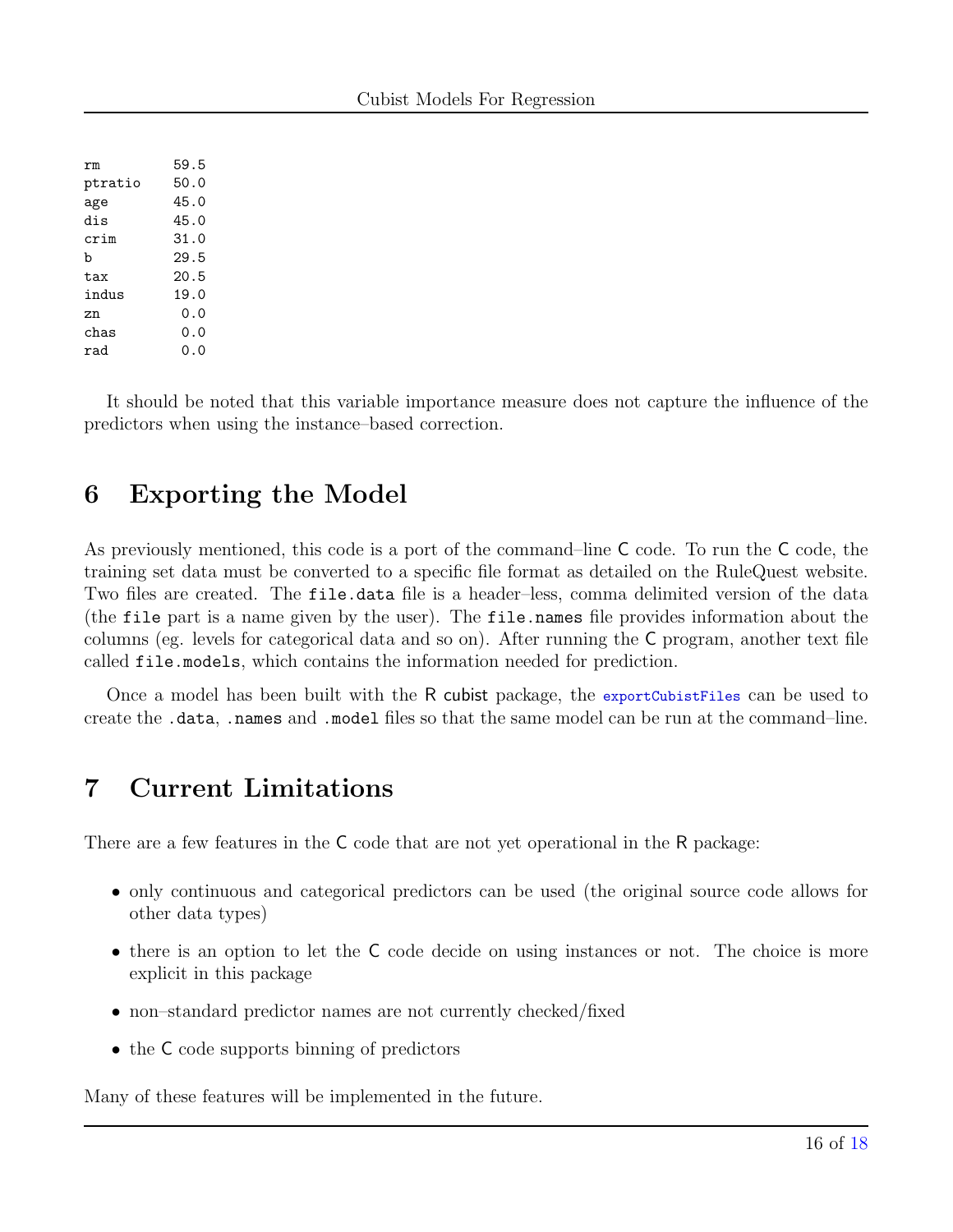## 8 About the Cubist C Code and Our Approach

This section may be interesting or important to those of you who care about the implementation (if you exist at all).

The cubist sources are written to take specific data files from the file system, pull them into memory, run the computations, then write the results to a text file that is also saved to the file system. The code makes use of a lot of global variables (especially for the data). The code has been around for a while and, after reading it, one can tell that the author put in a lot of time to catch many special cases. At Pfizer, we have pushed millions of samples through the non–GPL code without any substantive errors.

So the approach here is to pass in the training data as strings that mimic the formats that one would use with the command line version and get back the textual representation that would be saved to the .model file also as a string. The prediction function would then pass the model text string (and the data text string if instances are used) to the C code for prediction.

We did this for a few reasons. First, this approach would require us to re–write main() and touch as little of the original code as possible (otherwise we would have to write a parser for the data and try to get it into the global variable structure with complete fidelity). Second, most modeling functions implicitly assume that the data matrix is all numeric, thus factors are converted to dummy variables etc. Cubist doesn't want categorical data split into dummy variables based on how it does splits. Thus, we would have to pass in the numeric and categorical predictors separately unless we want to get really fancy.

# 9 Session Information

- R version 2.14.0 (2011-10-31), x86\_64-apple-darwin9.8.0
- Locale: en\_US.UTF-8/en\_US.UTF-8/en\_US.UTF-8/C/en\_US.UTF-8/en\_US.UTF-8
- Base packages: base, datasets, graphics, grDevices, methods, stats, utils
- Other packages: caret  $5.15-025$ , cluster  $1.14.1$ , Cubist  $0.0.12$ , foreach  $1.4.0$ , lattice  $0.20-0$ , mlbench 2.1-0, plyr 1.7.1, reshape 0.8.4, reshape2 1.2.1
- Loaded via a namespace (and not attached): codetools 0.2-8, compiler 2.14.0, grid 2.14.0, iterators 1.0.5, stringr 0.6, tools 2.14.0